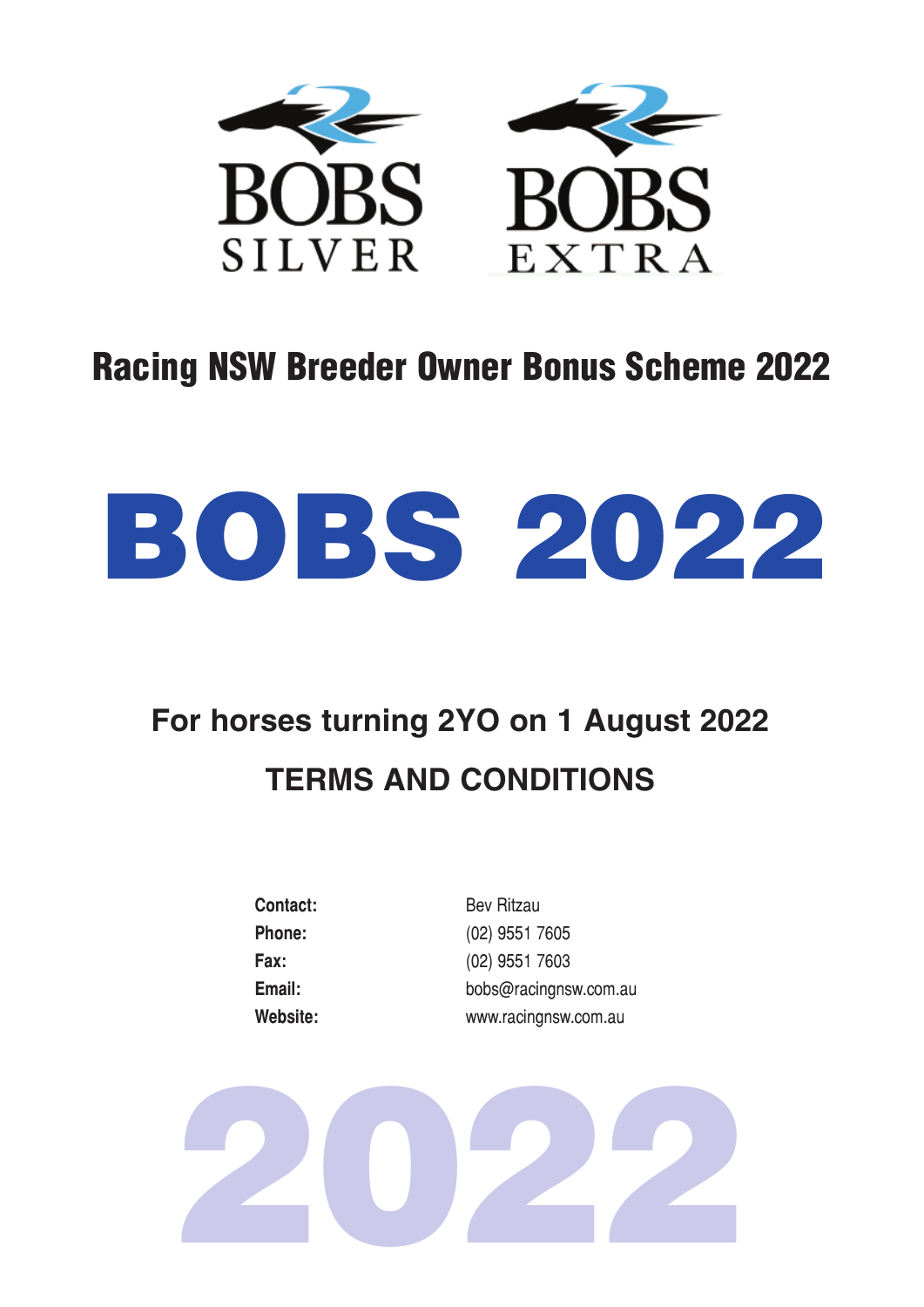# Terms and Conditions Racing NSW Breeder Owner Bonus Scheme (BOBS) - BOBS 2022

Listed below are the terms and conditions of the Racing NSW Breeder Owner Bonus Scheme (BOBS). Please read the terms and conditions before you proceed with your nomination.

# DEFINITION

In these terms and conditions any reference to "Owner" of a horse is that person or persons defined as the "Nominator" in Australian Rules of Racing AR1, namely; "Nominator" means any owner or if the horse is leased any lessee by or on whose behalf a horse is entered and includes any Registered Manager for a Company and any trustee for a Syndicate and any person exercising the rights of a nominator under the Rules by reason of the death of a nominator, the sale of a horse with engagements, the termination of a lease or otherwise.

### CATEGORIES

**BOBS Silver** 2YO & 3YO's

**BOBS Extra** 4YO & Upwards and applies to races 1800 metres or more (excluding Group and Listed races). Horses nominating for BOBS 2022 (turning 2YO at 1 August 2022) will have the option of expanding their nomination to include BOBS EXTRA and races for this series will commence from 1 August 2024 (when these horses have turned 4YO).

#### THE SCHEME

- 1. The scheme is the Racing NSW Breeder Owner Bonus Scheme (BOBS) and is open to eligible horses during their 2YO and 3YO racing seasons.
- 2. The scheme is administered by Racing NSW.
- 3. The scheme is subject to the Rules of Racing of Racing NSW, incorporating the Australian Rules and Local Rules of Racing.
- 4. BOBS 2022 is open to eligible horses turning 2YO in 2022.

# NOMINATION OF A HORSE

- 5. For a horse to be eligible for the scheme, the following applies:
	- a. Its sire must be nominated for the scheme, and;
	- b. The horse must have been conceived in NSW, provided that;
	- c. The progeny of a stallion nominated under clause 5(b) is eligible for the scheme.
- 6. Nomination of a horse is by way of lodgement of the relevant form and payment of a fee. The amount of the fee and closing times are listed below:
	- a. Nominations will be taken during the period 1 April 2022 to 1 September 2022 at a fee of **\$990** (inclusive of GST). **Late nominations lodged after 1 September 2022 and before 1 August 2023 will be at a fee of \$5,500 (inclusive of GST). A horse cannot be nominated for BOBS once it has turned 3YO;**
	- b. Provided that in the case of late nominations, the nomination of a horse made within one month of the sire contribution having been paid for its sire shall be at a fee of \$**990** (inclusive of GST);
	- c. The nomination fee is not transferable and non-refundable.

Nomination fee for BOBS EXTRA is **\$840**, plus **\$990** to enter the incumbent BOBS Series (total of **\$1,830**). No late nominations are allowed for BOBS EXTRA.

#### PAYMENT OF BONUSES

- 7. The bonus scheme commences at the beginning of a horse's 2YO year and expires at the conclusion of its 3YO year. (For the avoidance of doubt, the payment of the entry fee covers the horse for both its 2YO and 3YO racing seasons).
- 8. Eligibility is from the date of nomination, but does not include races for which final acceptances have already been taken.
- 9. A bonus shall be awarded to a nominated horse for each of its wins at any registered meeting held in NSW (excluding Group and Listed races). From October 1, 2016 BOBS Silver bonuses will be paid in respect of 2YO & 3YO (ONLY) Listed races. BOBS Extra bonuses are paid from 4YO & Upwards for races 1800 metres or more.
- 10. Each bonus shall generally be paid as listed in the table below;

|                                                    | <b>Total</b> | Owner    | <b>Other BOBS</b><br><b>Bonuses</b> | <b>Trainer</b> | Jockey  |
|----------------------------------------------------|--------------|----------|-------------------------------------|----------------|---------|
| <b>BOBS</b>                                        |              |          |                                     |                |         |
| TAB Meetings (\$150,000 or more in prizemoney)     | \$22,500     | \$16,000 | \$5,000                             | \$1,000        | \$500   |
| TAB Meetings (\$55,000 to \$149,999 in prizemoney) | \$11,250     | \$8,000  | \$2,500                             | \$500          | \$250   |
| TAB Meetings (\$54,999 and below in prizemoney)    | \$5,625      | \$4,000  | \$1,250                             | \$250          | \$125   |
| Country Non-TAB and Picnics                        | \$1,406.25   | \$1,000  | \$312.50                            | \$62.50        | \$31.25 |

In addition, bonuses will be paid on prizemoney, rather than the location of the advertised race, in accordance with the following: Any eligible Country Non-TAB or Picnic race conducted in NSW will attract a BOBS bonus of \$1,406.25, and;

Any eligible TAB race conducted in NSW, which has advertised cash prizemoney \$54,999 and below will attract a BOBS bonus of \$5,625, and;

Any eligible TAB race conducted in NSW, which has advertised cash prizemoney from \$55,000 to \$149,999 will attract a BOBS bonus of \$11,250, and;

Any eligible TAB race conducted in NSW which has advertised cash prizemoney of \$150,000 or more will attract a BOBS bonus of \$22,500.

The distribution of bonus payments for BOBS *EXTRA* will be as per the above schedule, except that Other BOBS Bonuses are not payable on BOBS Extra bonuses. Racing NSW will retain this amount for administrative purposes.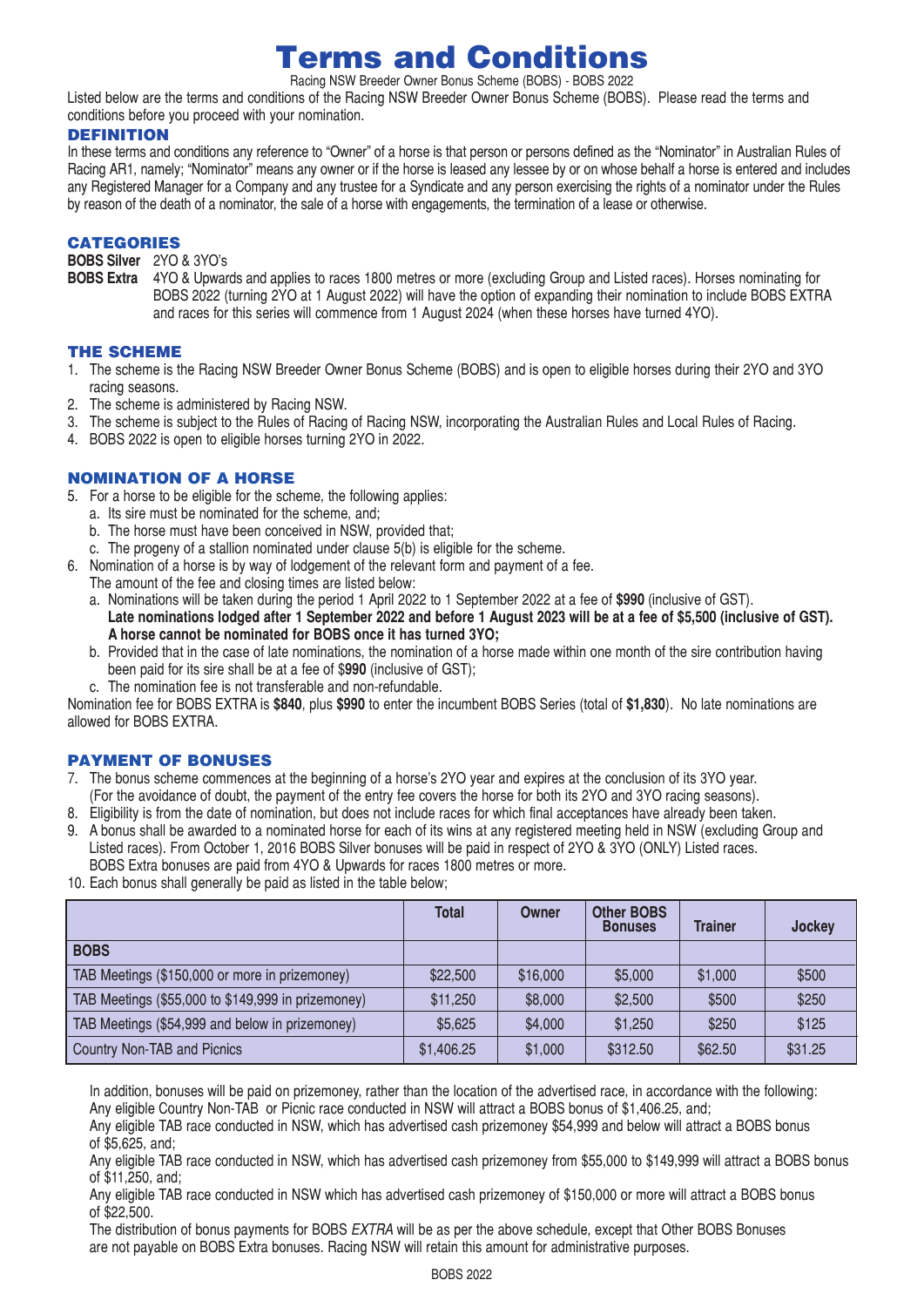# "BOBS BUYER" (DOUBLE UP) PROMOTION

- 11. In addition to cash bonuses provided to owners, Racing NSW may make available additional funds to be used for the purchase of any BOBS eligible racehorses being sold at public auctions in Australia or New Zealand by participating Sales Companies, (Magic Millions, William Inglis, Peter Milling Bloodstock, Brisbane Bloodstock or NZ Bloodstock), referred to as "BOBS Buyer" or BOBS Double Up. Bonus winning owners participating in the BOBS Double Up programme are referred to as "BOBS Buyer". The objective of BOBS Double Up is to encourage winning owners to re-invest in purchasing and racing BOBS eligible racehorses in NSW. Racing NSW will administer the BOBS Double Up programme in a manner consistent with this objective. The BOBS Double Up promotion is available for BOBS Extra Bonuses.
- 12. From time to time, Racing NSW will determine the amount of funds available, if any, that may be claimed in this manner. Racing NSW reserves to itself the right to increase or decrease at any time the amount of bonuses available under this promotion and to cease the promotion at any time or to allocate bonuses as it sees fit.
- 13. Racing NSW may at any time impose a limit on the total amount of BOBS bonuses that may be Doubled Up by any owner(s). An individual owner that has interests in several horses in different ownership groups may be subject to this limit.
- 14. It is anticipated that the amount of funds available under the "BOBS Buyer" Double Up promotion (subject to the approval of the Board of Racing NSW) will be approximately \$6,000,000 for BOBS 2022 and BOBS 2023.
- 15. For the time being under the "BOBS Buyer" Double Up promotion, each owner of a horse may choose to increase their share of a bonus by 100% under the following conditions:
	- a. Each and every owner has the option of registering with Racing NSW as a "BOBS Buyer";
	- b. Racing NSW will establish a credit account on behalf of each "BOBS Buyer";
	- c. Where a "BOBS Buyer" wins a bonus, the Stakes Payment System will credit the "BOBS Buyer's" account for the standard owner entitlement, plus 100%;
	- d. The table below gives a comparison of the amounts to be paid for owners share of a standard cash bonus versus a "BOBS Buyer" bonus;

| Race                                                                             | Cash     | "BOBS Buyer" |
|----------------------------------------------------------------------------------|----------|--------------|
| Metropolitan TAB (Saturday, Public Holidays with Saturday equivalent prizemoney) | \$16,000 | \$32,000     |
| Metropolitan TAB (Midweek, Sundays and Public Holidays with less than Saturday   |          |              |
| equivalent prizemoney)                                                           | \$8,000  | \$16,000     |
| <b>Provincial TAB</b>                                                            | \$4,000  | \$8,000      |
| <b>Country TAB</b>                                                               | \$4,000  | \$8,000      |
| Country Non-TAB and Picnics                                                      | \$1,000  | \$2,000      |

- e. Where an owner is not registered with Racing NSW as a "BOBS Buyer", and when a horse that person owns wins a bonus race, that owner may register as a "BOBS Buyer" by the close of business twenty (20) working days after the bonus is won. Proforma faxes are available at www.racingnsw.com.au:
- f. "BOBS Buyers" may then use the credits against purchases of any BOBS eligible yearlings sold at public auctions conducted by participating Sales Companies in Australia or New Zealand; In addition to the relevant form, it is the sole responsibility of the "BOBS Buyer" to provide Racing NSW a tax invoice for the purchase of the horse from the participating Sales Company; For the avoidance of doubt, the use of "BOBS Buyer Credits" is subject to the following conditions:
	- I. "BOBS Buyer Credits" **MAY** be used in the following circumstances to purchase horses which are BOBS eligible and unraced:
	- (i) To purchase any BOBS eligible yearling sold at public auctions conducted by participating bloodstock sales companies (listed above);
	- (ii) To purchase eligible horses at "Ready To Run" public auction sales conducted by participating bloodstock sales companies (listed above);
	- (iii) To purchase shares in registered syndicates offered by Promoters and Authorized Representatives licensed by Racing NSW, at the value of the share of the horse only, not including additional costs such as marketing, promotion, etc;
	- (iv) To purchase unraced 2YO's at Dispersal Sales auctions conducted by participating Sales Companies (listed above);
	- (v) To pay for stallion service fees. (effective 1 July, 2014) The stud needs to be registered for the programme with Racing NSW and the stallion must be a nominated BOBS Stallion. Vouchers cannot be used when the ownership of the mare is the same in part or full to the ownership of the stallion.
	- 2. "BOBS Buyer Credits" **MAY NOT** be used in the following circumstances:
	- (i) To purchase a horse which the redeeming party has bred or in which he or she has a beneficial financial interest. This condition applies irrespective of whether the purchaser retains a beneficial interest in the horse after it has been successfully auctioned;
	- (ii) To purchase weanling horses;
	- (iii) To purchase goods and services such as training fees or any other equine related professional or other services.
- g. Racing NSW will advise participating Sales Companies of the credit balance of a "BOBS Buyer's" account if so requested;
- h. "BOBS Buyer" credits are not redeemable for cash at participating Sales Companies. If a "BOBS Buyer" wishes to redeem the credits as cash they may do so through the Racing NSW Stakes Payment System for the non-grossed up amount, i.e. the cash bonus current at the time the bonus was won;
- i. Should the lessee or the manager of a Syndicate racing a leased horse elect to take a bonus in the form of a "BOBS Buyer" credit, then the lessor is entitled at all times to receive "double net proceeds". By way of example, if a \$20,000 bonus is won, and the "rental" in a particular case is 20% payable to the lessor by the lessee(s), then should the lessee(s) elect to take a cash bonus the lessor would receive \$4,000 cash. If the lessee(s) elect to take a "BOBS Buyer" credit, then the lessor would be entitled to receive \$8,000 in a "BOBS Buyer" credit from Racing NSW, and the owner (in this case the lessee(s)) would receive a "BOBS Buyer" credit for \$24,000;
- j. Except by the express permission of Racing NSW, "BOBS Buyer" credits which have not been redeemed within 24 months from the date of the race in which the bonus was won will be declared null and void, and of no value;
- k. "BOBS Buyer" credits issued to the same owners may be aggregated without limit to their accumulated value; Redemption of such aggregated value will be subject to them being redeemed within 24 months from the date of the race in which the bonus was won. Should there be different issue dates on such aggregated "BOBS Buyer" credits then care should be taken to ensure that any single credit's currency does not expire;